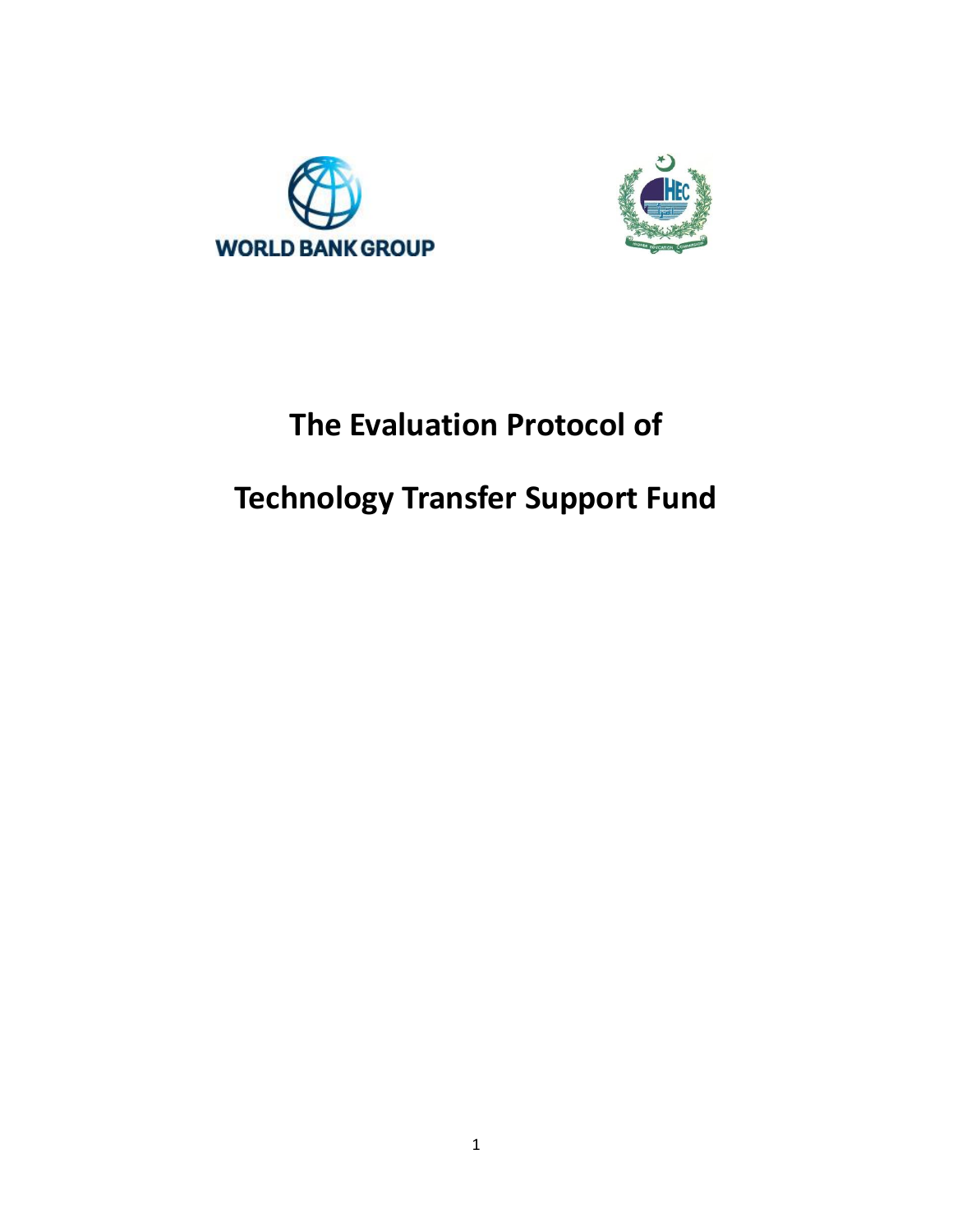# **TABLE OF CONTENTS**

- 1**.** OBJECTIVE OF THE PROTOCOL
- 2. EVALUATION OVERVIEW
- 3. SELECTION OF INDEPENDENT EXTERNAL EVALUATORS
- 4. FINAL SELECTION
- 5. GRIEVANCE COMMITTEE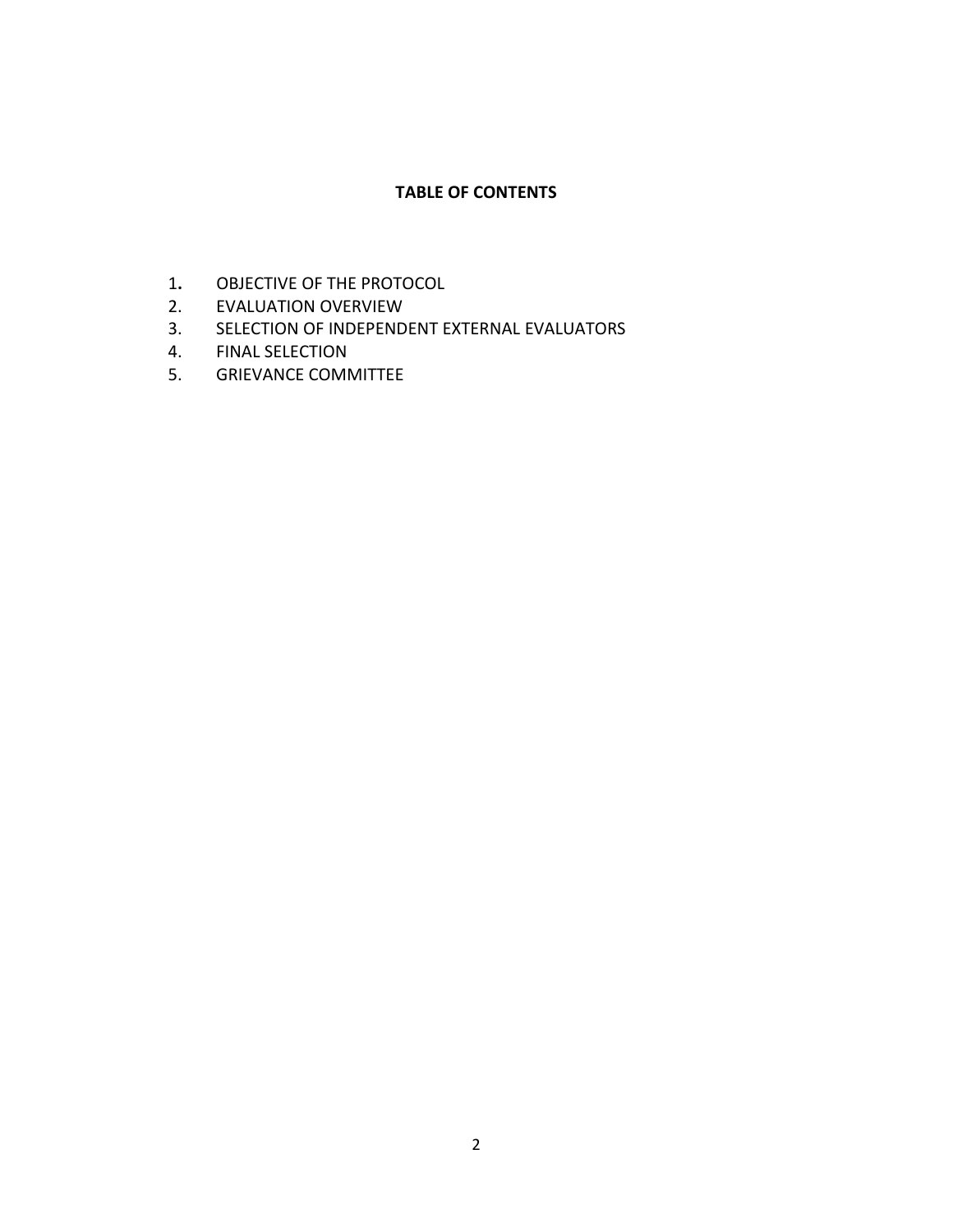# **1. OBJECTIVES OF THE PROTOCOL**

The Protocol for The Evaluation of Technology Transfer Support Fund (TTSF) Proposal Submissions and The Selection of TTSF Grants provide guidelines for the evaluation of proposals submitted in response to the Call for Proposals for the Technology Transfer Support Fund element of the Higher Education Development in Pakistan project, and in addition provides guidance to the Higher Education Commission for selection of funded grant projects based upon the results of the evaluation process.

Proposals may be submitted by qualified higher education institutions in Pakistan as described in the Call for Proposals. Finance for the project is provided by the World Bank.

The Higher Education Commission will select independent expert evaluators charged with objectively assessing proposals submitted in response to the TTSF Call for Proposals. All proposals must address the Call for Proposals through a series of planned activities undertaken by academia and industrial partners that are designed to translate promising university technological research to industry and the commercial sector. The anticipated result from a TTSF project is the development of products or services that are marketable and can generate positive cash flows.

The Protocol will be used by the independent expert evaluators tasked with assessing the merits of the submitted proposals, and by the Higher Education Commission tasked with selecting the projects to be supported following the independent evaluation process. In addition, the protocol will be available to institutions preparing proposals.

The Protocol provides guidelines for the independent expert evaluators on assessment criteria for the submitted proposals, as well as the procedures to be followed in the evaluation process. The Protocol also describes the procedures that the Higher Education Commission will employ for the Selection of TTSF grantees. The World Bank's Higher Education Development in Pakistan Project Appraisal Document (PAD) contains the rationale for the project and a summary of the project description. The TTSF Call for Proposals Guidance contains information for those institutions submitting proposals, and the Proposal Template Document describes each of the required sections in a proposal. The independent expert evaluators and the Higher Education Commission may refer to any of these documents at any point in the evaluation and selection process.

## **2. EVALUATION OVERVIEW**

The Evaluation Process for the TTSF will be conducted in a single phase termed as Desk Review comprising of the following steps:

- a) The first step of the Evaluation Process is a screening of proposals by the Higher Education Commission. The purpose of the screening is to ensure that submitted proposals:
	- i. are eligible for the competition; and
	- ii. respond to the Call for Proposals

Those proposals that do not meet the above criteria will be declined. Those proposals that meet the above criteria will be considered for further evaluation.

b) Those proposals that meet the above criteria will have a technical assessment by 3-4 independent expert evaluators with the disciplinary expertise necessary to consider the proposed project. At least one (1) of the evaluators will come from an industry (rather than academic) background.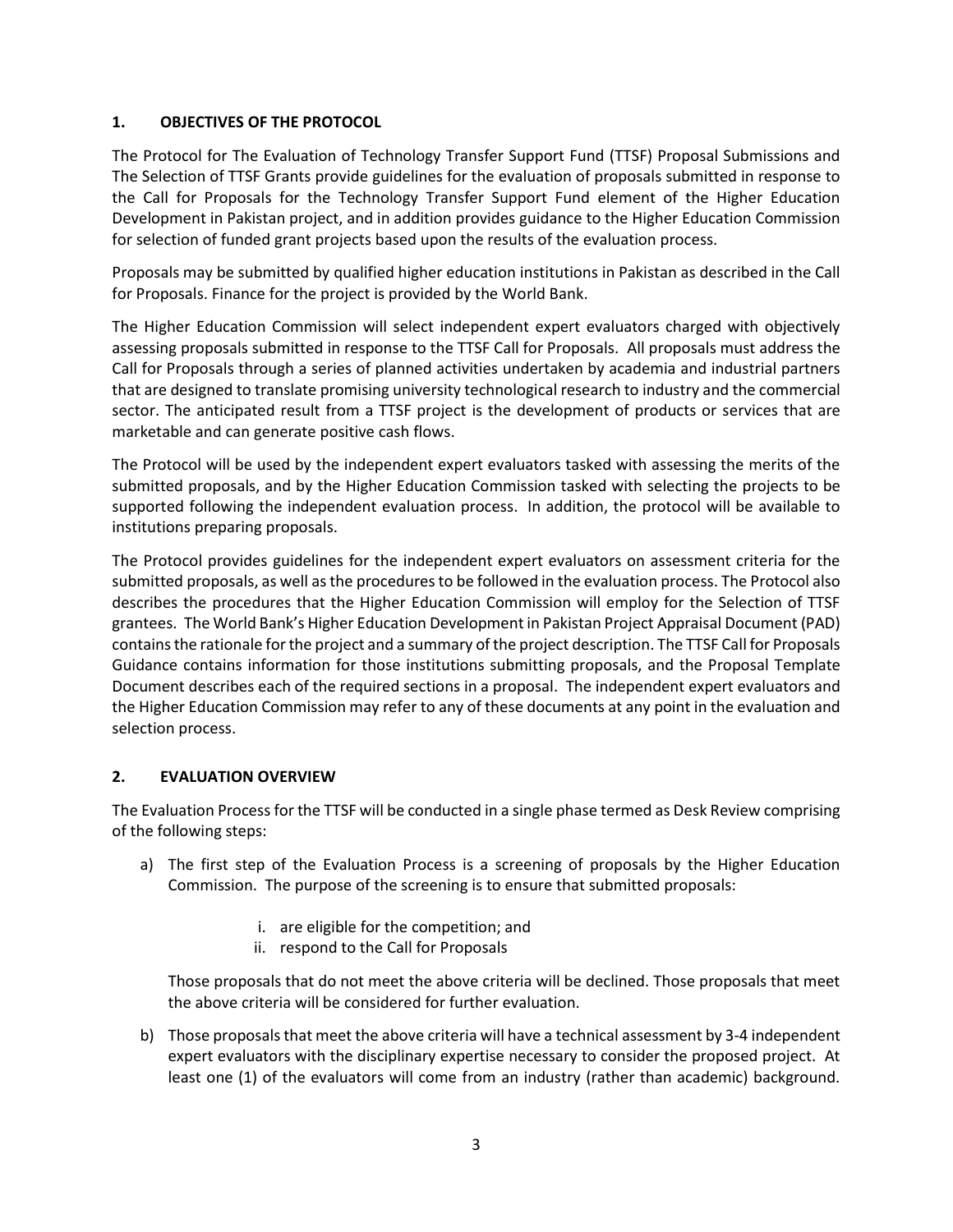The technical assessment may be conducted by remote evaluators and/or a panel convened to evaluate a group of TTSF proposals.

c) Following the review of each proposal, a multidisciplinary Panel of experts will be convened to synthesize the evaluation reports from the Reviewers and to make recommendations to the Higher Education Commission for the selection of a cohesive portfolio of TTSF grants that reflect the goals of the TTSF Project element.

#### **DESK REVIEW**

In response to the Call for Proposals, interested teams (led by university affiliated researchers and including industrial partners) must submit a Proposal.

The first part of the desk review will be administrative. The Higher Education Commission Program Manager will ensure that the lead institution submitting each proposal is eligible to submit a proposal, and that the proposed research idea aligns with one of the priority thematic areas identified in the Operations Manual and the Call for Proposals.

Those proposals that do not meet the above criteria will be declined and The Program Manager will provide feedback to each Principal Investigator and the host institution identifying the reasons why the proposal has not been considered for further evaluation.

The screened out proposals will be forwarded for Desk Review. The Desk Review by the independent expert evaluators will be guided by an Evaluation Rubric made available concurrently to the Call for Proposals. Therefore, institutions will be able to tailor proposals to the evaluation criteria.

The Higher Education Commission and the Program Manager will assign each proposal to one of several Panels that in total encompass the thematic areas identified in the Call for Proposals. Separate teams of independent expert evaluators – composed of approximately 4-8 members each will be convened in each of these Panels. Each Panel will include a sufficient number of sectoral industrial evaluators to ensure that each proposal under consideration has at least one industrial evaluator.

The Evaluation Panels will meet at the Higher Education Commission over the course of a week to conduct the Desk Review of all submitted proposals. At least Panel members, including at least one industry based evaluator, will evaluate each submitted proposal. In addition, one or two additional independent expert evaluators will provide an evaluation of each proposal remotely (e.g. without physically traveling to the Panel meeting at the HEC).

The independent expert evaluators must (independently, and without consultation with any other member of the Desk Review team) evaluate each proposal assigned to them according to the criteria specified in the Evaluation Rubric. For the Desk Review, the evaluators must rely upon the information contained in the written TTSF proposal. In addition to a numerical score, evaluators must provide written justification for the score in each element of the Evaluation Rubric. The Program Manager may ask any evaluator to provide further written justification at any point in the Desk Review process.

Following the submission of all of the assigned Evaluation Rubrics for each proposal in a Panel, the members of each of the Evaluation Panels will discuss all of the proposals in their Panel. This discussion is to ensure that each proposal is treated fairly in the Desk Review evaluation process, and to recommend those proposals which should advance for further consideration by a multidisciplinary Panel.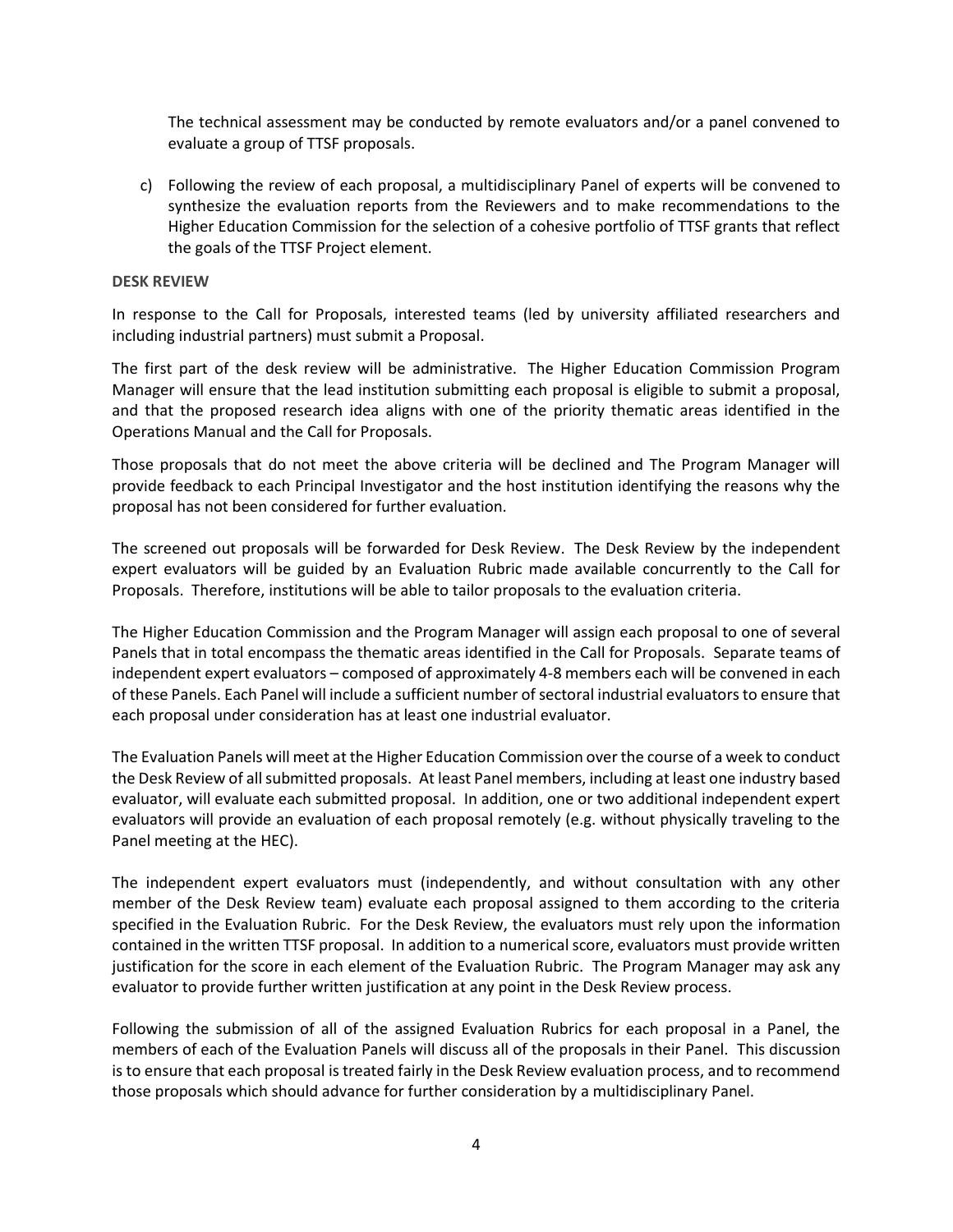The final step in the evaluation process is a multidisciplinary Panel – composed of two members of each of the thematic Panels – to discuss all of the proposals forwarded by the thematic Panels. This discussion is to ensure that each proposal is treated fairly in the Desk Review evaluation process. The evaluation panel will meet to consolidate the work of each thematic Panel and will make recommendations to the HEC on which proposals should be selected for TTSF funding.

The multidisciplinary Evaluation Panel should seek to recommend a portfolio of TTSF grants that:

- Addresses the major thematic areas identified in the Call for Proposals
- Based upon the written proposal, supports projects with a high likelihood of success in alignment with TTSF objectives
- Addresses industrial concerns through a new product, an addition to an existing product, or a solution to an industrial problem
- Supports the best overall proposals that respond to project goals
- Reflects the diversity of disciplines that can address the thematic areas
- Results in a portfolio of proposals that reflects the diversity of thematic areas
- Results in a portfolio of proposals that reflects junior and senior principal investigators/team leaders
- Results in a portfolio of proposals that supports the Project goals of female principal investigators

In conjunction with a list of recommendations for the Higher Education Commission, the Desk Review Panel should provide a written narrative describing the reasoning for its decisions.

## **3. SELECTION OF INDEPENDENT EXPERT EVALUATORS**

The credibility of the independent expert evaluators is essential to the credibility of the evaluation process and the TTSF competition.

The core expectations and requirements for the independent expert evaluators are:

- Subject matter experts in one or more disciplines associated with the thematic areas and the proposals submitted in response to the TTSF Call for Proposals
- Capable of effectively evaluating TTSF proposals related to their area of expertise
- Capable of evaluating research and technology transfer projects
- Independent of any institution submitting a TTSF proposal

In addition to the core requirements, the team of evaluators will include:

- Experts with knowledge of the Pakistan academic system
- Experts with knowledge of the Pakistan's industrial system with additional insights about international trends
- Experts with deep experience in the global academic system
- Members of the Pakistan diaspora
- Experts with an industrial background in sectors identified in the Call for Proposals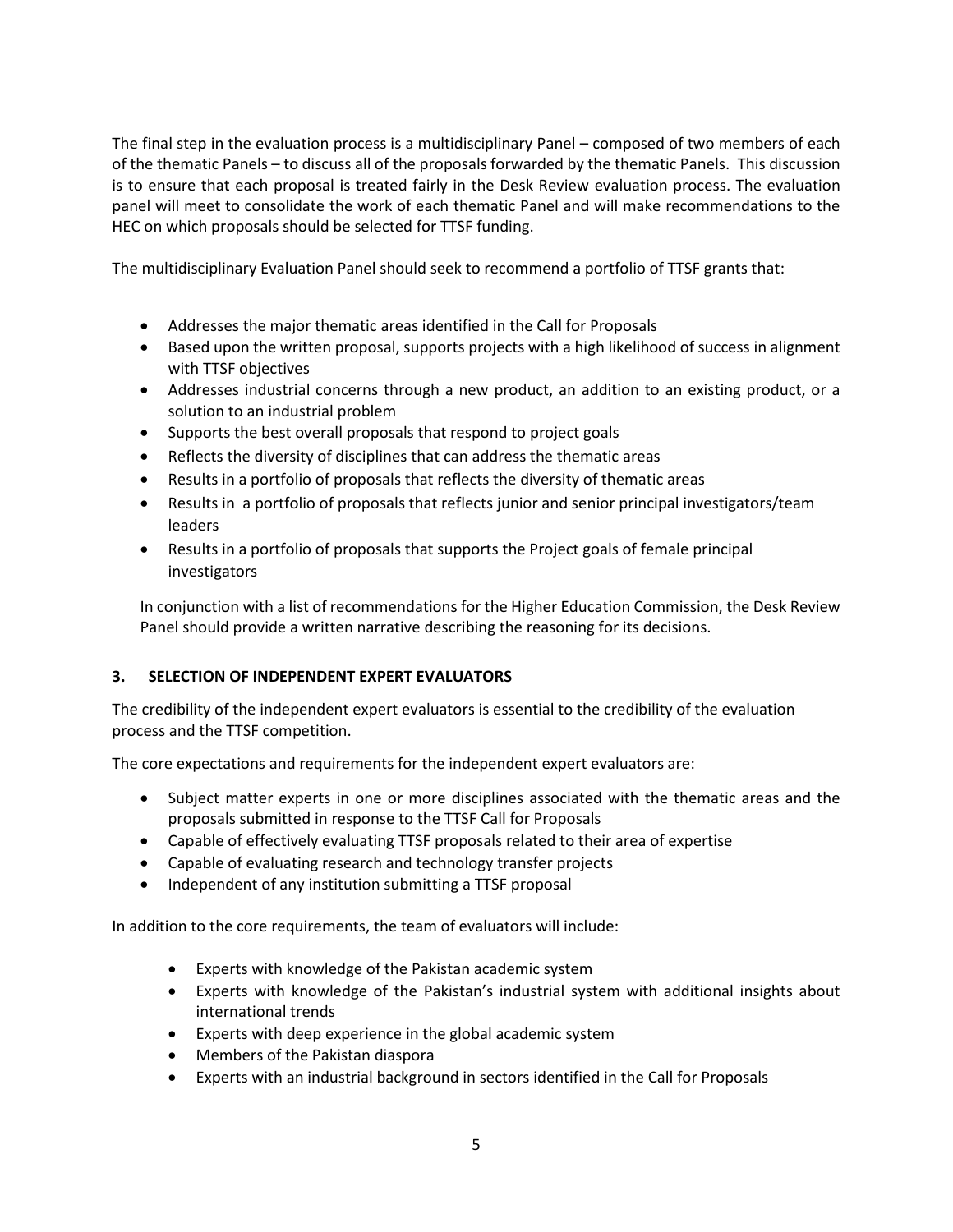The Higher Education Commission is tasked with identifying and inviting the independent expert evaluators to participate in the TTSF evaluation process. The evaluators will be recruited from institutions and companies both in Pakistan and from around the world. While the HEC will select the evaluators, recommendations will be solicited from global research funding agencies and development partners around the world.

The identities of the evaluators for each proposal will not be disclosed.

# **AVOIDANCE OF ANY REAL OR PERCEIVED CONFLICT OF INTEREST**

The Higher Education Commission is committed to avoid any Conflict of Interest in the Evaluation and Selection of TTSF grantees.

Prior to participating in the Desk Review of any proposal, all independent expert evaluators must sign a Conflict of Interest declaration regarding any proposal they are evaluating.

The evaluators are prohibited from receiving any gifts or favors from the institution or any partners. Similarly, the institution and any partners may in no way offer gifts or favors. The evaluators are required to immediately report any offers of gifts and favors to the Higher Education Commission. Similarly, the institutional team is required to report any requests for gift or favors to the Higher Education Commission.

# **4. FINAL SELECTION**

After the multidisciplinary Review Panel has submitted its final evaluation report to the Program Manager, the Project Steering Committee in the Higher Education Commission will meet to discuss the Panel findings and recommendations. In its final selection, the Higher Education Commission may deviate from the recommendations of the Panel, without, however, changing any evaluation marks of the individual proposals. It may do so based upon an objective and clearly stated rationale to ensure a reasonable geographical, thematic and principal investigator representation in the final selection. In its Selection, the Higher Education Commission must follow the project goals as described in the World Bank PAD, ensuring that the portfolio of TTSF grantees address the major thematic areas described in the Call for Proposals and the Project Operations Manual. The Higher Education Commission will formulate its position regarding the evaluation outcomes in writing in the minutes of the final selection meeting.

The report of the Desk Review panel, and the Minutes of the Higher Education Commission meeting regarding the outcomes of the evaluation together form the evaluation results. All institutions that submitted proposals in response to the TTSF Call for Proposals will receive copies of all Evaluation Rubrics associated with the proposal.

## **5. GRIEVANCE COMMITTEE**

In extremely rare occasions, institutions may raise an objection or grievance regarding the TTSF Evaluation and Selection process. The objection or grievance must first be raised with the HEC Program Manager for the TTSF project within seven (07) working days of the selection results being announced.

The Higher Education Commission will set up a small (3-member) Grievance Committee to which institutions can submit grievances. The Grievance Committee will seek clarifications from the institution/principal investigator concerned, from the independent expert evaluators, from the Program